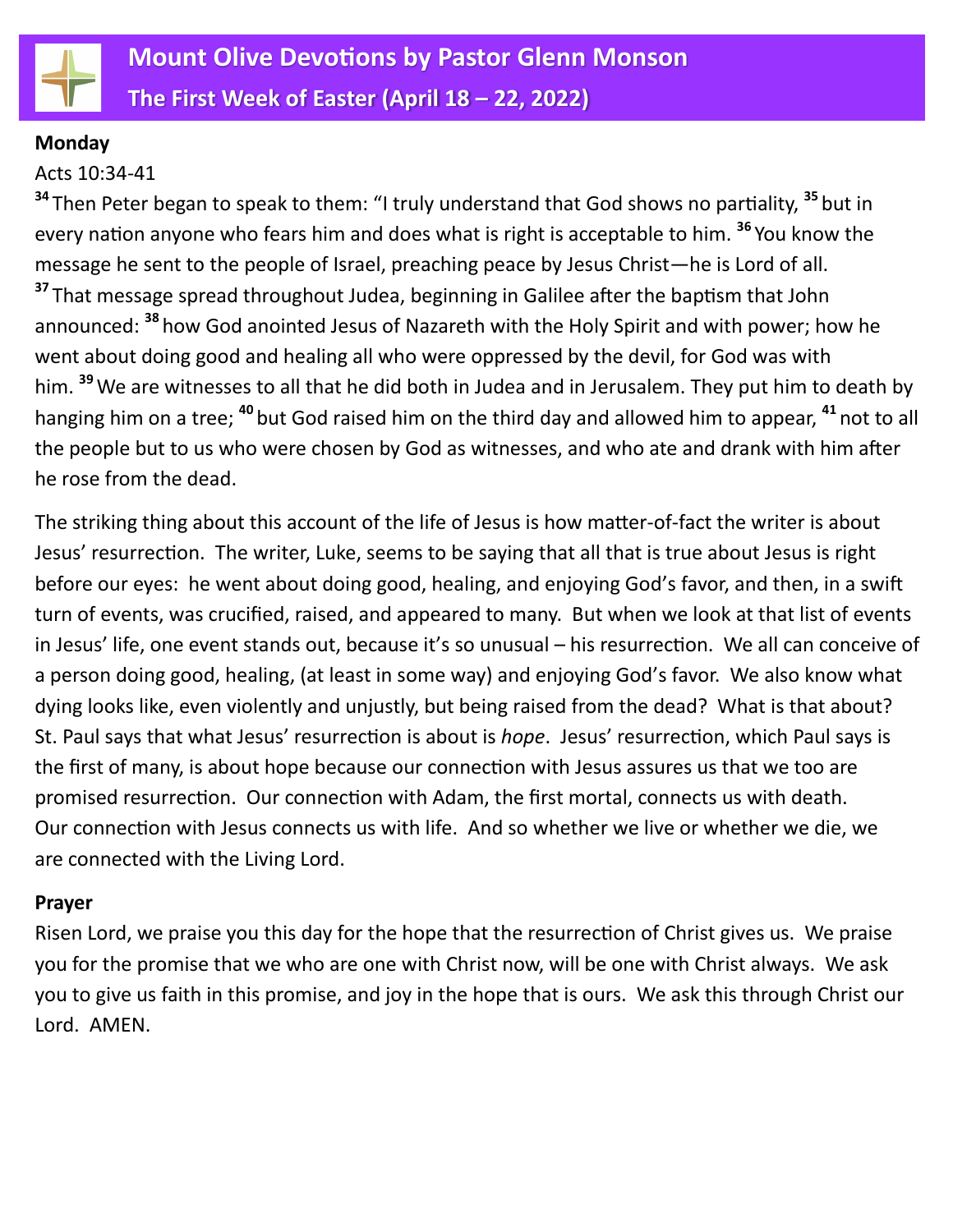## **Tuesday**

John 20:11-16

**<sup>11</sup>** But Mary stood weeping outside the tomb. As she wept, she bent over to look into the tomb; **<sup>12</sup>** and she saw two angels in white, sitting where the body of Jesus had been lying, one at the head and the other at the feet. **<sup>13</sup>** They said to her, "Woman, why are you weeping?" She said to them, "They have taken away my Lord, and I do not know where they have laid him." **<sup>14</sup>**When she had said this, she turned around and saw Jesus standing there, but she did not know that it was Jesus. **<sup>15</sup>** Jesus said to her, "Woman, why are you weeping? Whom are you looking for?" Supposing him to be the gardener, she said to him, "Sir, if you have carried him away, tell me where you have laid him, and I will take him away." <sup>16</sup> Jesus said to her, "Mary!" She turned and said to him in Hebrew, "Rabbouni!" (which means Teacher).

I can really identify with Mary. We never expect Jesus to show up when we are grieving. We think that since he is the Lord of Life his place is with the living. And so when we are awash in our grief, the last person we expect to stand with us is Jesus. And yet he does. And when we experience Jesus' presence in our grief it makes all the difference. Sometimes that presence comes through the words, gestures, and kind support of members of the body of Christ – the Church. I remember so well the many, many cards I received from church members and friends during my recovery from a serious car accident. It meant the world to me. Sometimes Christ's presence comes to us as we worship or reflect on God's word, when we are struck by the words of a text or a hymn or a liturgy. Sometimes Christ's presence comes to us through the mystery of the Spirit of God that invades our psyche and quiets our spirit, giving us what St. Paul calls, "the peace that passes understanding." However he comes, Jesus *does* come to us in our grief. He calls us by name and assures us that we are not alone.

#### **Prayer**

Lord Jesus Christ, we thank you for coming to us in our days of weakness, whether those days come to us through illness, injury, or death. Thank you for standing with us as we face our own death and come to terms with what that means for us. Thank you for your power over death. We are yours. Keep us always near you, we pray. In your holy name. AMEN.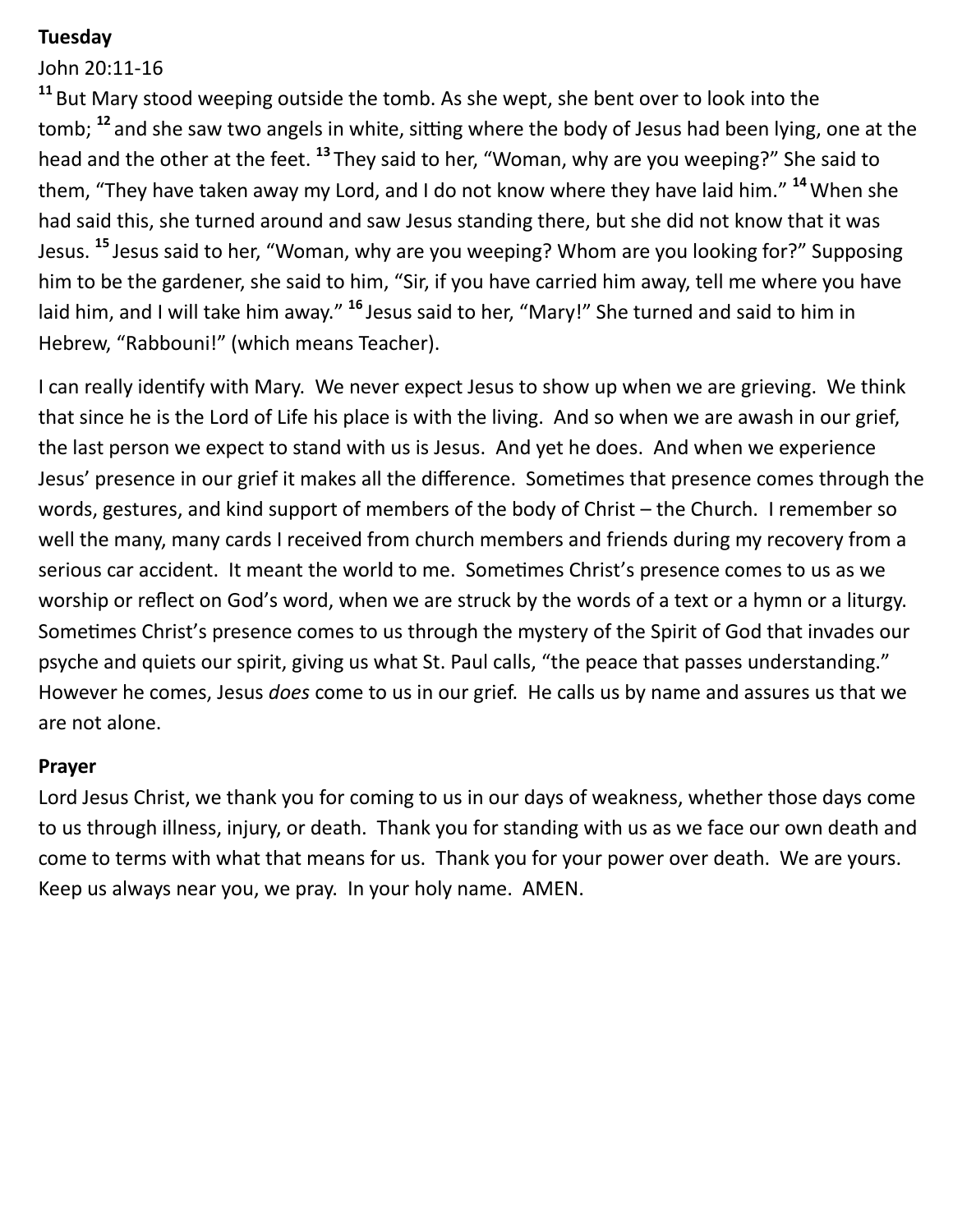#### **Wednesday**

Revelation 1:12-18

<sup>12</sup> Then I turned to see whose voice it was that spoke to me, and on turning I saw seven golden lampstands, **<sup>13</sup>** and in the midst of the lampstands I saw one like the Son of Man, clothed with a long robe and with a golden sash across his chest. **<sup>14</sup>**His head and his hair were white as white wool, white as snow; his eyes were like a flame of fire, **<sup>15</sup>** his feet were like burnished bronze, refined as in a furnace, and his voice was like the sound of many waters. **<sup>16</sup>** In his right hand he held seven stars, and from his mouth came a sharp, two-edged sword, and his face was like the sun shining with full force. **<sup>17</sup>**When I saw him, I fell at his feet as though dead. But he placed his right hand on me, saying, "Do not be afraid; I am the first and the last, **<sup>18</sup>** and the living one. I was dead, and see, I am alive forever and ever; and I have the keys of Death and of Hades."

This picture of the Christ from the Revelation of St. John is a spectacular one, with Jesus pictured in heavenly form and garb. What strikes me is what he says to John in the vision: "Do not be afraid… I have the keys of Death and of Hades." In the Apostles' Creed we confess that Jesus "was crucified, died, and was buried." Then we add, "He descended to the dead." This statement comes from several mysterious passages in the New Testament that indicate Jesus' entry, following his own death, into the place of the dead, where he defeated for all time, Death and the Devil. In this passage in Revelation we have a picture of what that trip to the place of the dead resulted in: when he left he took with him the keys of Death and Hades! It's almost as if we are to picture the ultimate reversal: Jesus breaking the bonds of prison, jailing the jailors, and taking the keys with him on his way out. If all this sounds a bit fantastical, it is. That's the way of the book of Revelation and its apocalyptic language. Suffice it to say, Christ is alive and Death is defeated! Alleluia!

#### **Prayer**

Praise and glory to you, Lord Christ, on your resurrection and your victory over Death and the Devil. Because of your victory, we can indeed do as you command: we can live without fear. Death has no power over us. We are yours. Grant that each day we might live in the joy and hope of your resurrection. In your glorious name we pray. AMEN.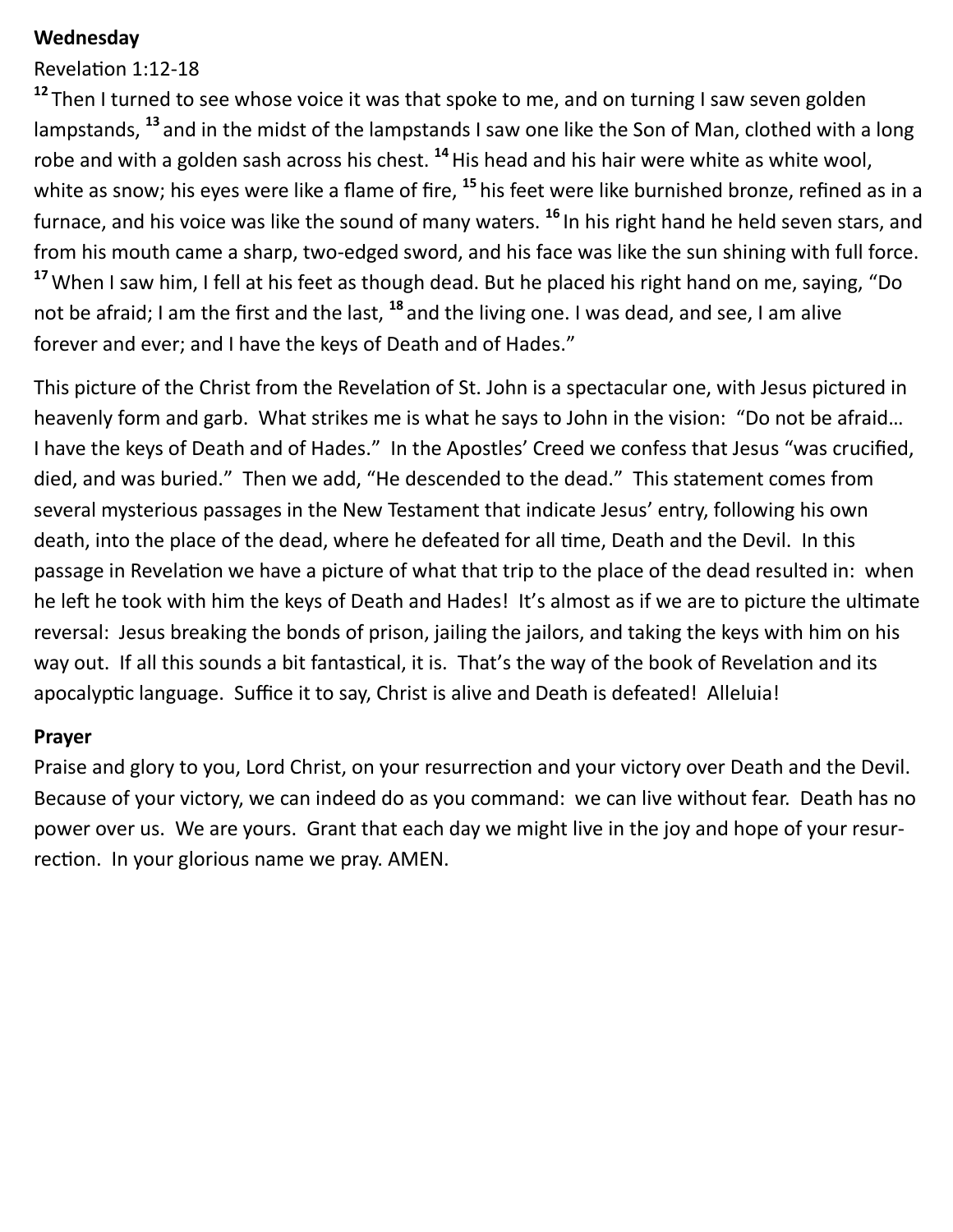## **Thursday**

# I Samuel 17:41-50

**<sup>41</sup>** The Philistine came on and drew near to David, with his shield-bearer in front of him. **<sup>42</sup>**When the Philistine looked and saw David, he disdained him, for he was only a youth, ruddy and handsome in appearance. **<sup>43</sup>** The Philistine said to David, "Am I a dog, that you come to me with sticks?" And the Philistine cursed David by his gods. **<sup>44</sup>** The Philistine said to David, "Come to me, and I will give your flesh to the birds of the air and to the wild animals of the field." **<sup>45</sup>** But David said to the Philistine, "You come to me with sword and spear and javelin; but I come to you in the name of the LORD of hosts, the God of the armies of Israel, whom you have defied. <sup>46</sup> This very day the LORD will deliver you into my hand, and I will strike you down and cut off your head; and I will give the dead bodies of the Philistine army this very day to the birds of the air and to the wild animals of the earth, so that all the earth may know that there is a God in Israel, **<sup>47</sup>** and that all this assembly may know that the LORD does not save by sword and spear; for the battle is the LORD's and he will give you into our hand." **<sup>48</sup>**When the Philistine drew nearer to meet David, David ran quickly toward the battle line to meet the Philistine. **<sup>49</sup>**David put his hand in his bag, took out a stone, slung it, and struck the Philistine on his forehead; the stone sank into his forehead, and he fell face down on the ground. **<sup>50</sup>** So David prevailed over the Philistine with a sling and a stone, striking down the Philistine and killing him; there was no sword in David's hand.

This well-known account of David's defeat of the Philistine giant, Goliath, has quite a bit of back story; if you haven't read it all, I'd highly recommend it. The back story highlights the fear that this giant warrior caused in the Israelite camp, and the hopelessness that had set in prior to David's arrival. What's also often overlooked is the fact that David does not presume that *he* will defeat Goliath; no, it is *God* who will do this. David says, "This very day *the Lord* will deliver you into my hand…so that all the earth may know that there is a God in Israel." *David* did the deed, but *God* is the one who is given credit for the victory. When in our culture we say that a certain battle, like the war raging between Russian and Ukraine today, is a "David and Goliath" event we usually mean it is the battle between two very unequal foes. What this story reminds us is that the inequality in this story is actually the opposite of what we assume, for David is the one with the advantage, not Goliath. As Martin Luther's famous hymn tells us, "No strength of ours can match his might! We would be lost, rejected. But now a champion comes to fight, whom God himself elected. You ask who this may be? The Lord of hosts is he! Christ Jesus, mighty Lord, God's only Son, adored. *He* holds the field victorious."

#### **Prayer**

When we are afraid, Lord God, remind us of your power and love. When we are weak and frail, remind us of your strength. When we are feeling alone and lost, remind us that you are always near. You are our champion. You are the One who will prevail over all our adversaries. Grant us faith in you, dear Lord. In your name we pray. AMEN.